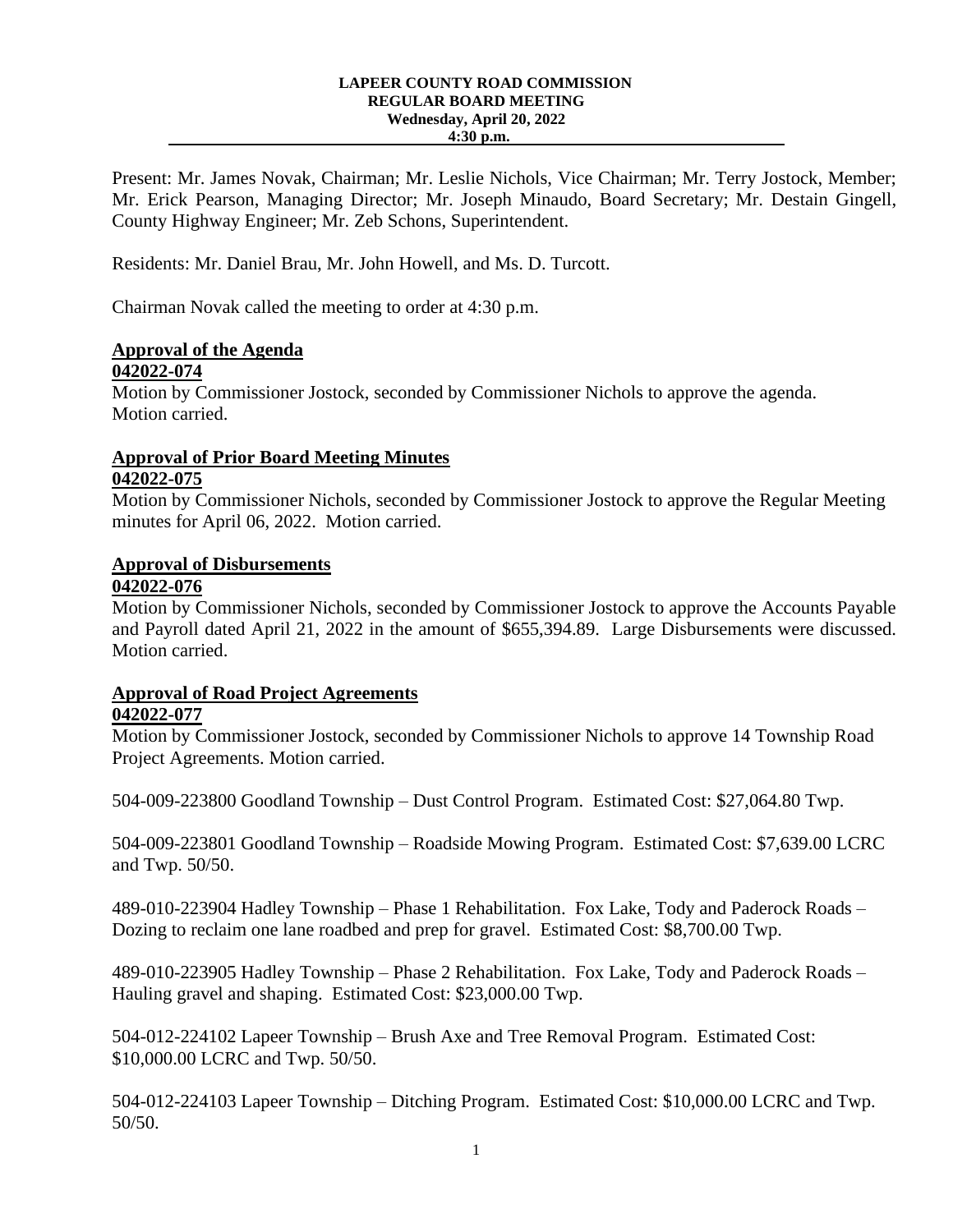#### **Lapeer County Road Commission, Regular Meeting <b>April 20, 2022**

504-012-224104 Lapeer Township – W. Hunters Creek Road Cross Tubes (2) Replacement. Estimated Cost: \$12,964.00, Twp.

504-012-224105 Lapeer Township – Hunters Creek Road Cross Tube Replacement. Estimated Cost: \$4,768.00, Twp.

504-012-224106 Lapeer Township – Sutton Road Cross Tube Replacement. Estimated Cost: \$7,259.55, Twp.

504-012-224107 Lapeer Township – Greenwood Road Cross Tube Replacement. Estimated Cost: \$7,259.55, Twp.

504-017-224600 Oregon Township – Dust Control Program. Estimated Cost: \$31,374.00 Twp.

504-017-224601 Oregon Township – Roadside Mowing Program. Estimated Cost: \$16,732.00 LCRC and Twp. 50/50.

504-017-224602 Oregon Township – Brush Axe and Tree Removal Program. Estimated Cost: \$10,000.00 LCRC and Twp. 50/50.

504-017-224603 Oregon Township – Ditching Program. Estimated Cost: \$10,000.00 LCRC and Twp. 50/50.

#### **Managing Director Report**

#### **Motion to Approve Personal Use of Road Commission Vehicles Policy 042022-078**

Motion by Commissioner Jostock, seconded by Commissioner Nichols to approve the Personal Use of Road Commission Vehicles Policy, our Auditors requested. Motion carried.

Mr. Pearson informed we are changing to our summer hours on May 02, 2022. 6 a.m. to 4 p.m. Monday through Thursday.

Mr. Pearson gave a status report on the KWA Mediation negotiations.

#### **Superintendent Report**

Mr. Schons informed Spring Work has started, shoulder, tubes, brush axing, and grading.

Mr. Schons informed the new grader has arrived and was put to work as soon as it was delivered.

Mr. Schons remarked on Pauline of the MI Township Association giving praise to LCRC on our grading progress. Well ahead of Oakland and Macomb Counties.

Mr. Schons stated the Brush Axe Equipment was delivered without parts furnished by Diamond. Equipment will be used in grass cutting until the parts come in.